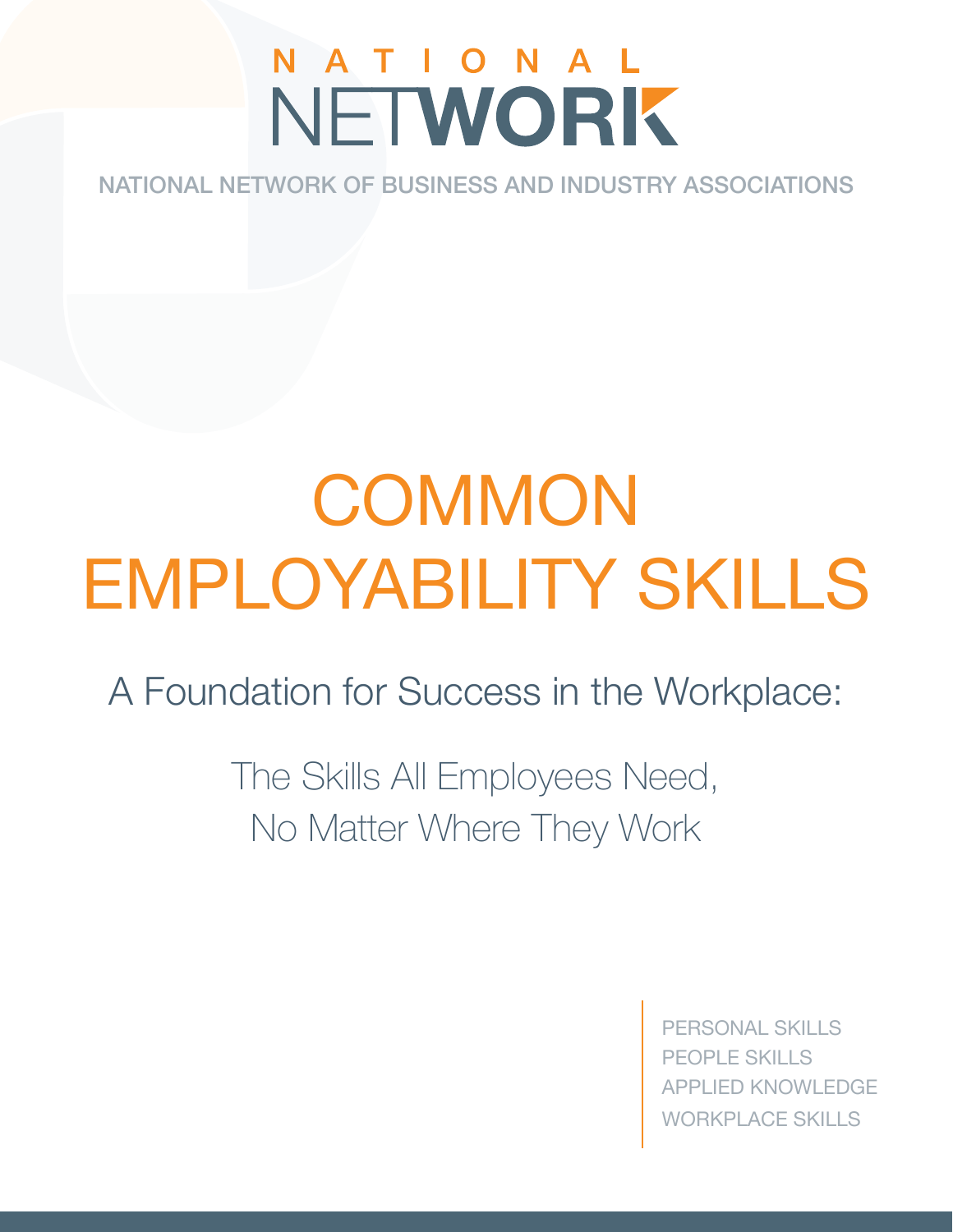## PERSONAL SKILLS

- Integrity
- Initiative
- Dependability & Reliability
- Adaptability
- Professionalism

## APPLIED KNOWLEDGE

- Reading
- Writing
- Mathematics
- Science
- Technology
- Critical Thinking

## PEOPLE SKILLS

- Teamwork
- Communication
- Respect

## WORKPLACE SKILLS

- Planning & Organizing
- Problem Solving
- Decision Making
- Business Fundamentals
- Customer Focus
- Working with Tools & Technology

These employability skills are interconnected to allow employers to look at the full scope of what skills are necessary in all major economic sectors. Together, attainment of these business-defined skills prepares individuals for careers and for further education and training.

## ABOUT THE NETWORK:

The National Network represents major business sectors and is funded through a collaborative partnership of Business Roundtable (BRT), ACT Foundation, The Joyce Foundation, Lumina Foundation and Walmart Foundation. Members include leaders in the manufacturing, retail, health care, energy, construction, hospitality, transportation and information technology sectors.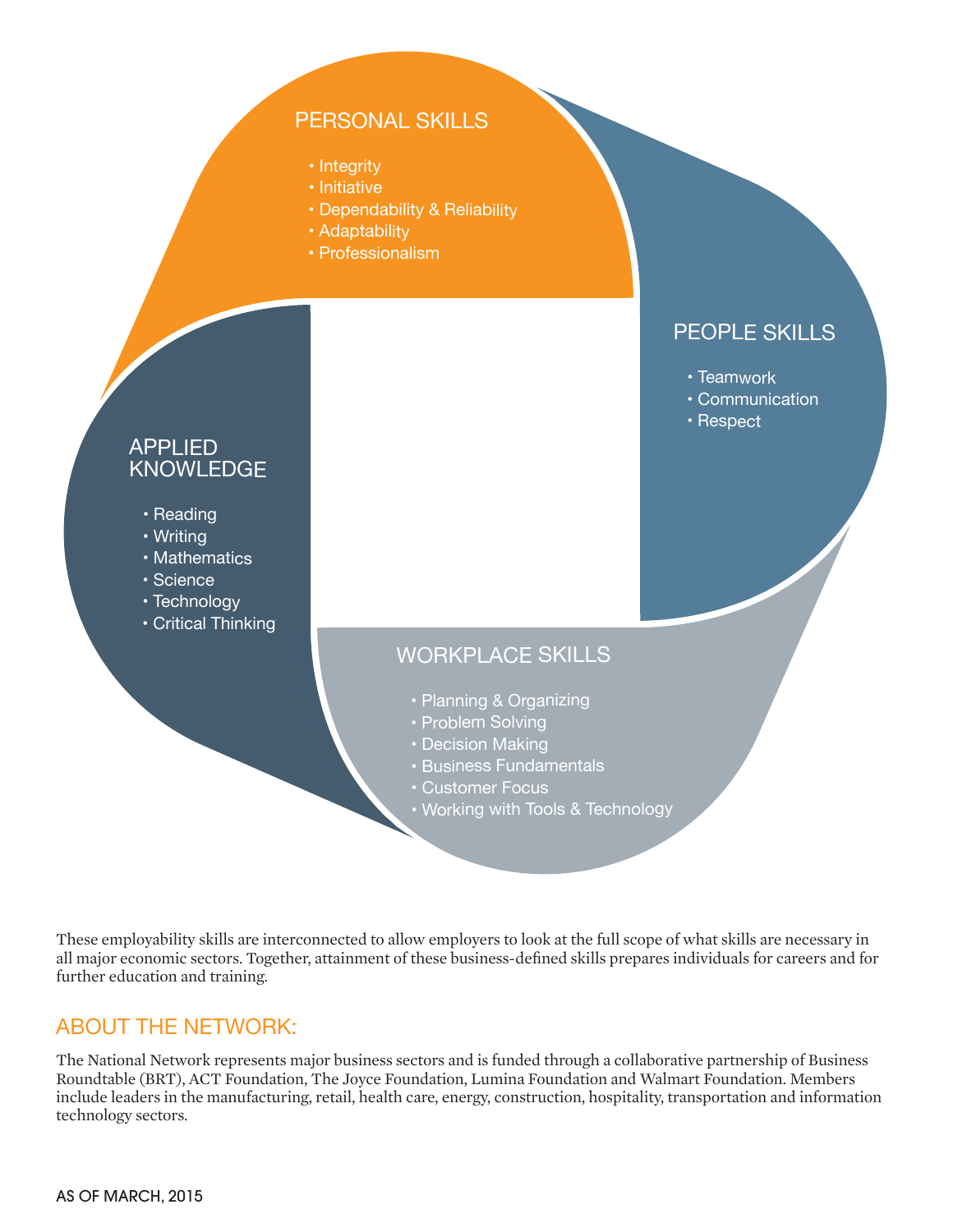## A Cross-Industry Approach to Foundational Skills COMMON EMPLOYABILITY SKILLS

Today, employers in every industry sector emphasize the need for employees with certain foundational skills. These include, a strong academic grounding in reading and math, as well as individual abilities such as teamwork, problem solving, work ethic and integrity. While employers rely on employees to have the same basic skills, they do not always talk about or label them the same way. This makes it difficult for prospective employees and educators to know exactly what it takes to be ready to succeed in any career path in any industry.

The National Network has brought together the organizations that represent employers from major economic sectors, and they have worked to identify the core set of fundamental skills that potential employees need in the workplace – and a common vocabulary to explain them.

This model can take its place as the foundation for all industries to map skill requirements to credentials and to career paths. In doing so, this model allows employees to understand the skills that all industries believe prepare individuals to succeed.\* Educators and other learning providers will also have an industry-defined roadmap for what foundational skills to teach, providing individuals the added benefit of being able to evaluate educational programs to ensure they will in fact learn skills that employers value.

Employability skills can be acquired in a variety of ways, including military service, work experiences and community service, as well as traditional education.



INTEGRITY: *Treating others with honesty, fairness and respect*

- Demonstrate respect for company's time and property
- Accept responsibility for one's decisions and actions

INITIATIVE: *Demonstrating a willingness to work and seek out new work challenges*

- Take initiative in seeking out new responsibilities and work challenges, increasing the variety and scope of one's job
- Pursue work with energy, drive and effort to accomplish tasks
- Establish and maintain personally challenging, but realistic work goals
- Strive to exceed standards and expectations

#### DEPENDABILITY & RELIABILITY: *Displaying responsible*

#### *behaviors at work*

- Behave consistently, predictably and reliably
- Fulfill obligations, complete assignments and meet deadlines
- Follow written and verbal directions
- Comply with organization's rules, policies and procedures
- Demonstrate regular and punctual attendance

#### ADAPTABILITY: *Displaying the capability to adapt to new,*

*different or changing requirements*

- Be open to learning and considering new ways of doing things
- Actively seek out and carefully consider the merits of new approaches to work
- Embrace new approaches when appropriate and discard approaches that are no longer working
- Effectively change plans, goals, actions or priorities to deal with changing situations

### PROFESSIONALISM: *Maintaining a professional*

#### *demeanor at work*

- Demonstrate self-control by maintaining composure and keeping emotions in check even in difficult situations
- Maintain professional appearance by dressing appropriately for the job and maintaining personal hygiene
- Use professional language when speaking with supervisors, co-workers and customers
- Maintain a positive attitude
- Take ownership of one's work



#### TEAMWORK: *Demonstrating the ability to work effectively with others*

- Establish a high degree of trust and credibility with others
- Interact professionally and respectfully with supervisors and co-workers
- Develop constructive working relationships and maintain them over time
- Use appropriate strategies and solutions for dealing with conflicts and differences to maintain a smooth workflow

#### COMMUNICATION: *Maintaining open lines of communication with others*

- Demonstrate sensitivity and empathy
- Listen to and consider others' viewpoints
- Recognize and interpret the verbal and nonverbal behavior of others
- Speak clearly, in precise language and in a logical, organized and coherent manner

#### RESPECT: *Working effectively with those who have diverse backgrounds*

- Demonstrate sensitivity and respect for the opinions, perspectives, customs and individual differences of others
- Be flexible and open-minded when dealing with a wide range of people
- Value diversity of approaches and ideas

The National Network has identified the Common Employability Skills for all jobs, which benefit:

- identify the common skills that all their employees should exhibit
- Potential employees, who know what basic skills employers expect them to have for any job in the workplace, and can better communicate their skill levels to employers
- Educators and other learning providers, who know what foundational skills to emphasize

<sup>&</sup>lt;sup>\*</sup> The competencies come from the existing Industry Competency Models, which were created and vetted by each of the industries